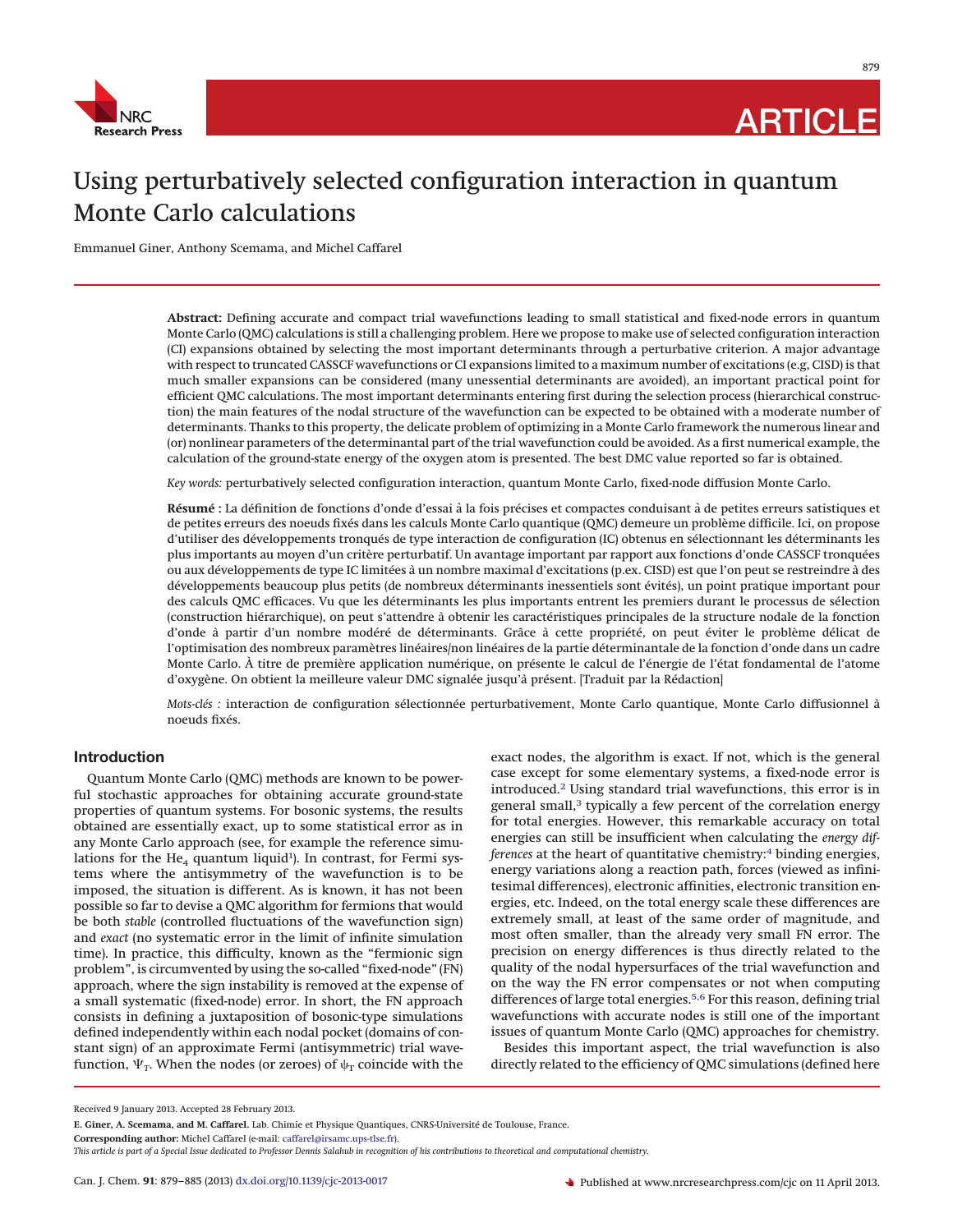<span id="page-1-0"></span>as a good convergence of the estimators as a function of the simulation time and a low level of statistical fluctuations). Because QMC methods are highly CPU-intensive ("number crunching" approaches), this aspect is of particular importance. In the important case of the energy, the crucial role of the trial wavefunction is directly seen from the fact that the closest to the exact wavefunction the trial wavefunction is, the smallest the statistical error on the total energy is (zero-variance property, see e.g., Ref. [3\)](#page-6-2).

In view of the importance of the trial wavefunction, much effort has been made to propose and optimize functional forms that lead to accurate nodes and low level of fluctuations. In addition, the trial wavefunction must be compact enough to be rapidly evaluated at each of the millions and more Monte Carlo steps. The standard expression employed in QMC is the Jastrow–Slater form, expressed as a short expansion over a set of Slater determinants multiplied by a global Jastrow factor describing explicitly the electron-electron and electron-electron-nucleus interactions and, in particular, imposing the electron-electron CUSP conditions associated with the zero-interelectronic distance limit of the true wavefunction. A variety of alternative forms aimed at better describing the exact wavefunction have been introduced. Without entering into the details, let us cite the geminal wavefunction of Sorella and co-workers,<sup>7</sup> the Pfaffian wavefunction of Mitáš and collaborators,<sup>8</sup> the backflow trial wavefunction of Rios et al.,<sup>9</sup> the generalized valence bond (GVB) of Anderson and Goddard,<sup>10</sup> the linear scaling GVB version of Fracchia et al.,<sup>11</sup> the Jastrow-valencebond wavefunction of Braida et al.,<sup>12</sup> or the multi-Jastrow trial wavefunction of Bouabça et al.<sup>13</sup> Once a trial wavefunction has been chosen, its various parameters (Jastrow parameters, determinantal coefficients, molecular orbital coefficients, basis set exponents, and so on) are in general optimized. The criterion employed can be either the minimization of the variational energy associated with the trial wavefunction,  $\langle \Psi^{}_T \, | \, H \, | \, \Psi^{}_T \rangle$ , its variance  $\langle \Psi_T | H^2 | \Psi_T \rangle - \langle \Psi_T | H | \Psi_T \rangle^2$ , or a combination of both. Note that optimizing hundreds and (or) thousands of linear and nonlinear parameters within a framework where the energy and variance are subject to a statistical noise is not an easy task. A number of solutions have been proposed, let us just mention here the recent approach of Umrigar and collaborators<sup>14</sup> and references therein.

In this work we propose to exploit the multi-determinant expansions of the post-HF approaches of quantum chemistry. So far, multi-determinant expansions in QMC have been mainly limited to the use of CASSCF-like or CI-like wavefunctions truncated at a moderate number of determinants or configurations (say, a maximum of a few thousand) selected by using some threshold in the expansion coefficients (see, e.g., Refs. [15,](#page-6-14)[16](#page-6-15)[,17](#page-6-16)[,18](#page-6-17)[,19](#page-6-18)[,20](#page-6-19)[,11,](#page-6-10)[21\)](#page-6-20). To the best of our knowledge, the only DMC calculation using a complete full CI wavefunction (expansion over all possible determinants in a given set of molecular orbitals) has been made in Ref. [22](#page-6-21) for the  $Li<sub>2</sub>$  molecule. However, this calculation involving about 16 000 determinants has been possible only because the number of active electrons for such a molecule is very small. As is well-known, due to the exponential increase of the dimension of the FCI space, to consider much larger systems is not realistic. Here, we propose to use trial wavefunctions based on truncated expansions containing the most "important" determinants while remaining compact enough to be evaluated at each Monte Carlo step (say, expansions involving at most a few hundreds of thousands of determinants). In quantum chemistry there is a long history of developing approximate schemes based on various approximations: configuration interaction expansion truncated to a certain level of excitation (single: CIS, double: CISD, etc.); exponential ansatz: CCSD, CCSD(T), etc.; perturbative approaches: Møller–Plesset MP2, etc.; CASSCF approaches, and so on. However, such schemes still generate too many determinants to be tractable in QMC, and furthermore, the choice of the criterion employed for truncation may be questionable. Here, we shall follow

a different route introduced in the last decades by a number of authors (see, e.g., Refs. [23](#page-6-22)[–](#page-6-23)[31\)](#page-6-24). In a few words, the approach consists in building the multi-determinantal expansion *iteratively* by selecting at each step one determinant (or a group of determinants) according to a perturbative criterion. In short, a determinant  $D_i$  (or a group of determinants) is added to the current wavefunction if its (their) energetic contribution(s) is (are) sufficiently large. In this work the formalism employed is close to the one adopted in the CIPSI algorithm[.24](#page-6-25)[,30](#page-6-23) Finally, let us note that some time ago Koch and Dalgaard<sup>32</sup> proposed a method having some similar aspects (add one determinant at a time and try to keep the multi-determinant expansion as compact as possible) but resting on a completely different approach for building the expansion.

The contents of this paper is as follows. In the section, Perturbatively selected configuration interaction, the algorithm used for building the selected configuration interaction expansion (CIPSI-like algorithm) is presented. In the section, The fixed-node diffusion Monte Carlo, a few words about the fixed-node diffusion Monte Carlo method employed here are given. In the section, Numerical results, the first application to the calculation of the <sup>3</sup>*P* ground-state energy of the oxygen atom is presented. The various aspects related to the implementation of the CIPSI algorithm and the FN calculations are described. Finally, the main ideas and results of this work are summarized in the Summary section.

#### **Perturbatively selected configuration interaction**

In multi-determinantal expansions the ground-state wavefunction  $|\Psi_{0}\rangle$  is written as a linear combination of Slater determinants  $\{|D_i\rangle\}$ , each determinant corresponding to a given occupation by the *N*<sub> $\alpha$ </sub> and *N*<sub> $\beta$ </sub> electrons of *N* = *N*<sub> $\alpha$ </sub> + *N*<sub> $\beta$ </sub> orbitals among a set of *M* spin-orbitals  $\{\phi_1, \ldots, \phi_M\}$  (restricted case). When no symmetries are considered, the maximum number of such determinants is  $\binom{M}{N}$  $\binom{M}{N_{\alpha}} \binom{M}{N_{\beta}}$  $\binom{M}{N_\beta}$ , a number that grows factorially with *M* and *N*. The best representation of the exact wavefunction in the determinantal basis is the full configuration interaction (FCI) wave function written as,

$$
(1) \qquad |\Psi_0\rangle = \sum_i c_i |D_i\rangle
$$

where  $c_i$  are the ground-state coefficients obtained by diagonalizing the matrix,  $H_{ij} = \langle D_i | H | D_j \rangle$ , within the full orthonormalized set,  $\langle D_i | D_j \rangle = \delta_{ij}$ , of determinants  $| D_i \rangle$ .

In its simplest form, our multi-determinant wavefunction is iteratively built as follows:

• Step 0: Start from a given determinant (e.g., the Hartree–Fock determinant) or set of determinants, thus defining an initial reference subspace:  $S_0 = \{ | D_0 \rangle, ... \}$ . Diagonalize *H* within  $S_0$  and get the ground-state energy  $E_0^{(0)}$  and eigenvector:

$$
(2) \qquad \left|\right. \Psi^{(0)}_{0} \right\rangle = \sum_{i \in S_{0}} c^{(0)}_{i} \left|\right. D_{i} \right\rangle
$$

Here and in what follows, a superscript on various quantities is used to indicate the iteration number.

Then, do iteratively (*n*=0,…):

• Step 1: Collect all *different* determinants  $\left| D_{i} \right\rangle$  connected by *H* to  $| \Psi^{(n)}_0 \rangle$ , namely,

$$
(3) \qquad \left\langle \Psi_0^{(n)} \middle| H \middle| D_{i_c} \right\rangle \neq 0
$$

• Step 2: Compute the second-order perturbative energetic change of the total energy resulting from each connected determinant: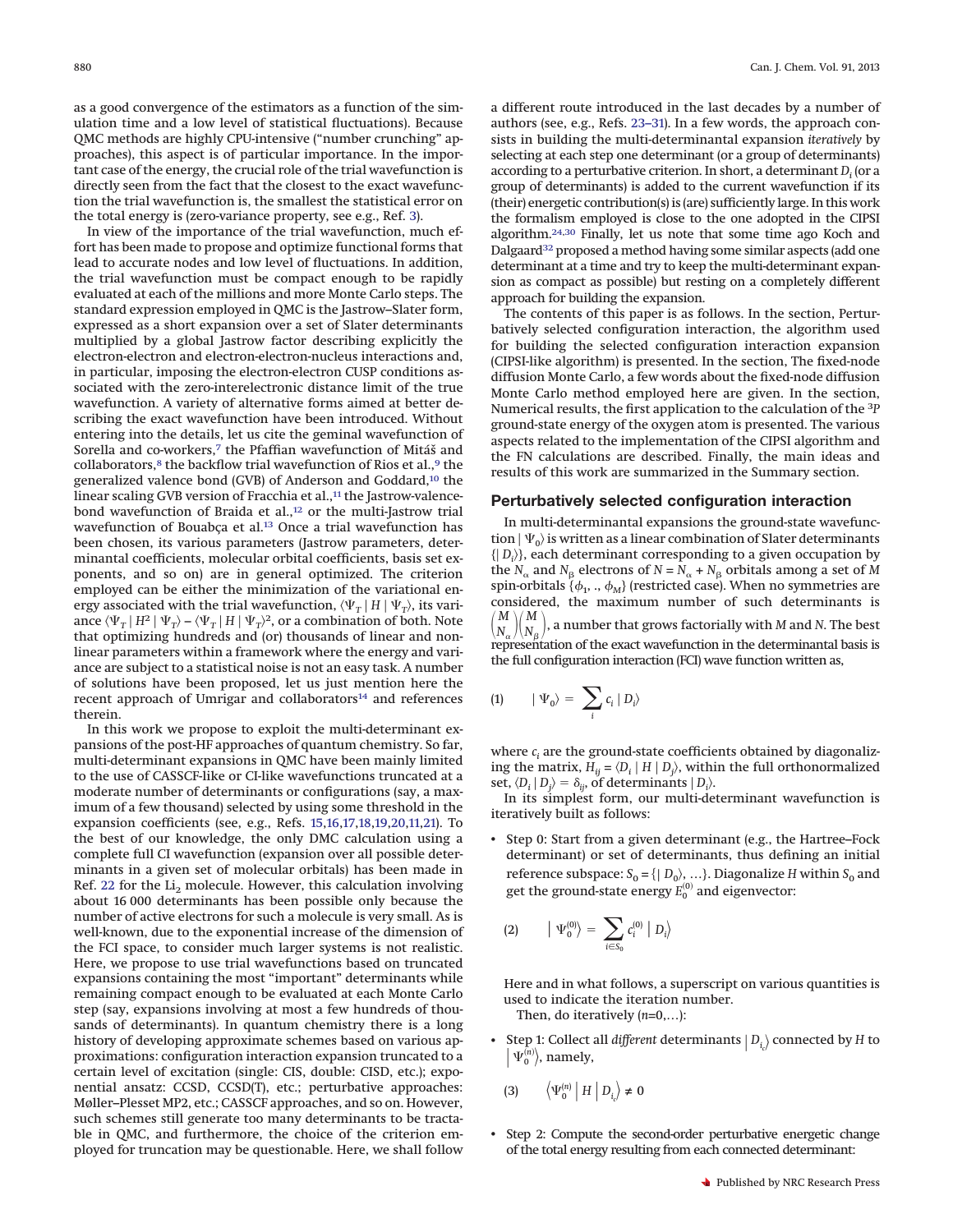$$
(4) \qquad \delta e\Big(\big|\;D_{i_{c}}\Big)\Big)\,=\,-\frac{\left\langle \Psi_{0}^{(n)}\;\big|\;H\;\big|\;D_{i_{c}}\right\rangle ^{2}}{\left\langle D_{i_{c}}\;\big|\;H\;\big|\;D_{i_{c}}\right\rangle\,-\,E_{0}^{(n)}}
$$

• Step 3: Add the determinant  $|D_{i_c^*}|$  associated with the largest  $|\delta e|$ to the reference subspace:

$$
S_n \to S_{n+1} = S_n \cup \{ | D_{i_c^*} \rangle \}
$$

• Step 4: Diagonalize *H* within  $S_{n+1}$  to get:

(5) 
$$
\left| \Psi_0^{(n+1)} \right\rangle = \sum_{i \in S_{n+1}} c_i^{(n+1)} \left| D_i \right\rangle \text{ with } E_0^{(n+1)}
$$

• Go to step 1 or stop if the target size for the reference subspace has been reached.

Denoting  $N_{\text{dets}}$  the final number of determinants in  $| \Psi_0(N_{\text{det}}) \rangle$ and  $E_0(N_{\text{dest}})$  the final energy, a perturbative second-order estimate of the exact energy, the so-called CIPSI energy, can be obtained as,

(6) 
$$
E_0(CIPSI) = E_0(N_{\text{det}s}) - \sum_{i \in M} \frac{\langle \Psi_0(N_{\text{det}s}) \mid H \mid D_i \rangle^2}{\langle D_i \mid H \mid D_i \rangle - E_0(N_{\text{det}s})}
$$

where *M* denotes the set of all determinants not belonging to the reference space and connected to the reference vector  $| \Psi_0(N_{\text{ders}}) \rangle$ by *H* (single and double excitations). In what follows, the wave function  $|\Psi_0(N_{\text{ders}})\rangle$  that will be used for QMC calculations will be referred to as the reference wave function.

At this point a number of remarks are in order:

- (*i*) Although the selection scheme is presented here for computing the ground-state eigenvector only, no special difficulties arise when generalizing the scheme to a finite number of states (see, e.g., Ref. [30\)](#page-6-23).
- (*ii*) The decomposition of the Hamiltonian *H* underlying the perturbative second-order expression introduced in step 2 is given by,

$$
H = H_0 + \langle D_{i_c} | H | D_{i_c} \rangle | D_{i_c} \rangle \langle D_{i_c} |
$$

where  $H_0$  is the restriction of  $H$  to the reference subspace. This decomposition, known as the Epstein–Nesbet partition[,33,](#page-6-27)[34](#page-6-28) is not unique, other possible choices are the Møller–Plesset partition<sup>35</sup> or the barycentric one,<sup>24</sup> (see discussion in Ref. [30\)](#page-6-23).

(*iii*) Instead of calculating the energetic change perturbatively, [eq. \(4\),](#page-1-0) it can be preferable to employ the nonperturbative expression resulting from the diagonalization of *H* into the two-dimensional basis consisting of the vectors  $\big| \operatorname{\Psi_{0}^{(n)}} \big\rangle$  and  $|D_{i}\rangle$ . Simple algebra shows that the energetic change is *c* given by

(7) 
$$
\left[ \langle D_{i_c} | H | D_{i_c} \rangle - E_0(N_{\text{dets}}) \right] \left[ 1 - \sqrt{1 + \frac{4 \langle \Psi_0^{(n)} | H | D_{i_c} \rangle^2}{\left[ \langle D_{i_c} | H | D_{i_c} \rangle - E_0(N_{\text{dets}}) \right]^2}} \right]
$$
  
(7) 
$$
\delta e(|D_{i_c} \rangle) = \frac{2}{\sqrt{1 + \frac{4 \langle \Psi_0^{(n)} | H | D_{i_c} \rangle^2}{\left[ \langle D_{i_c} | D_{i_c} \rangle - E_0(N_{\text{dets}}) \right]^2}}}
$$

<span id="page-2-0"></span>In the limit of small transition matrix elements,  $\langle \Psi_0^{(n)} | H | D_i \rangle$ , both [eqs. \(4\)](#page-1-0) and [\(7\)](#page-2-0) coincide. In what follows, the nonperturbative formula will be used.

- (*iv*) In step 3, a unique determinant is added at each iteration. Adding a few of them simultaneously is also possible, a feature particularly desirable when quasi-degenerate lowlying determinants are showing up. In the applications to follow, this possibility has been systematically used by keeping at each iteration all determinants associated with an energetic change whose absolute value is greater than a given threshold.
- (*v*) The implementation of this algorithm can be performed using limited amount of central memory. On the other hand, the CPU time required is essentially proportional to  $N_{\text{dets}}N_{\text{occ}}^2N_{\text{virt}}^2$ , where  $N_{\text{occ}}$  is the number of occupied molecular orbitals and *N*<sub>virt</sub> the number of virtual orbitals.

## **The fixed-node diffusion Monte Carlo**

In this work the fixed-node diffusion Monte Carlo (FN-DMC) method, the standard quantum Monte Carlo electronic-structure approach for molecules, is employed. For a detailed presentation of its theoretical and practical aspects, the reader is referred to Refs. [36](#page-6-30)[–](#page-6-31)[38.](#page-6-32) Here, we just recall that the central quantity of such approaches is the trial wavefunction  $\Psi_T$ , determining both the quality of the statistical convergence (good trial wavefunctions = small statistical fluctuations) and the magnitude of the fixed-node bias resulting from the approximate nodes of the trial wavefunction. The computational cost of FN-DMC is almost entirely determined by the evaluation at each Monte Carlo step of the value of  $\Psi$ <sub>r</sub> and its first (drift vector) and second derivatives (Laplacian needed for the local energy). In view of the very large number of MC steps usually required (typically, at least millions and often much more) to be able to compute such quantities very rapidly is essential. In contrast with most implementations of FN-DMC, where compact forms for  $\Psi_T$  are used (typically, at most a few hundred determinants), quite lengthy multi-determinantal expansions are considered here (up to 200 000 determinants in the numerical application presented below). As a consequence, some care is required when computing such expansions. At first glance, the CPU cost is expected to be proportional to the number of determinants  $N_{\text{dets}}$  involved in the expansion of the trial wavefunction. Actually it is not true, since in the spin-free formalism used in QMC (Ref. [39](#page-6-33) and also Refs. [36](#page-6-30)[–](#page-6-31)[38\)](#page-6-32) each Slater determinant expressed in terms of spin-orbitals decomposes into a product of two determinants, each corresponding to a given occupation of a set of *purely spatial* molecular orbitals. The number of different determinants to be computed is thus of the order of  $\sqrt{N_{\text{dets}}}$  and not *N*<sub>dets</sub>. Another point having a significant impact on the computational cost is the order in which determinants are calculated. Indeed, avoiding to re-compute successive determinants differing from preceding ones only by a single or double molecular orbital substitution can be efficient. In practice, this is done by reactualizing the determinants using a Sherman–Morisson-type formula[.40](#page-6-34) Now, to determine which ordering is the most effective is a difficult problem of combinatorial complexity. Here, we employ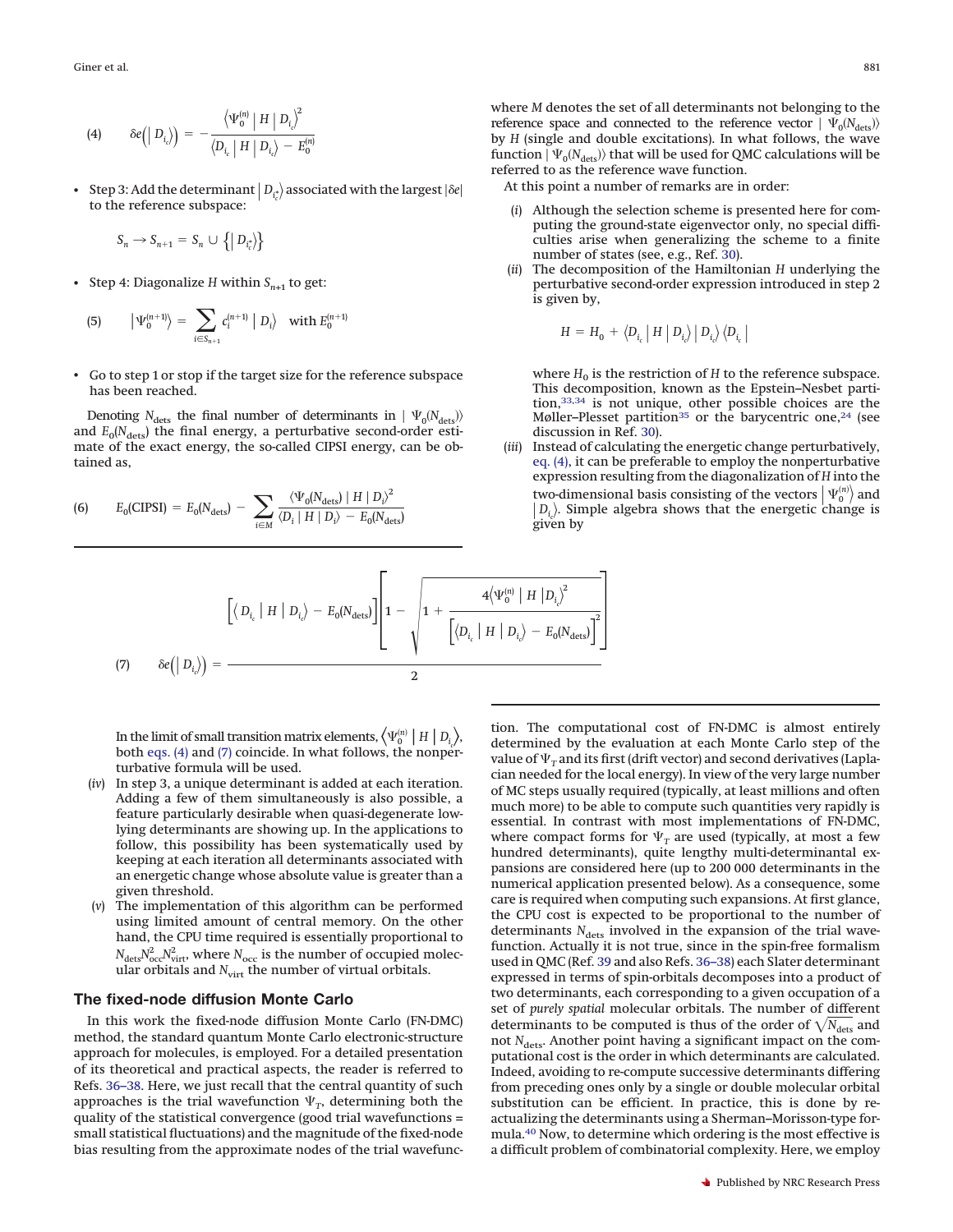<span id="page-3-0"></span>**Fig. 1.** Convergence of the variational  $E_0(N_{\text{dets}})$  (denoted VXZ) and CIPSI energies (variational + PT2 correction, denoted CIPSI/VXZ) for the VDZ, VTZ, VQZ, and V5Z basis sets as a function of the number of determinants kept in the selection process. FCI values for the VDZ and VTZ basis sets are indicated together with the estimated exact nonrelativistic ground-state energy[.43](#page-6-37)



a simple strategy based on a preliminary preconditioning step. More involved strategies for treating bigger systems and larger expansions will be presented elsewhere.

# **Numerical results**

In this section, CIPSI and FN-DMC calculations of the <sup>3</sup>*P* groundstate energy of the oxygen atom are presented. Among the firstrow atoms, O is known to be the atom whose nodes are the most difficult to describe (fixed-node error of about 6% of the correlation energy when using Hartree–Fock nodes).<sup>41</sup>

#### **CIPSI wavefunctions**

Selected configuration interation wave functions are constructed using Hartree–Fock canonical atomic orbitals obtained with various Dunning basis sets, $42$  cc-pVXZ (denoted as VXZ), augcc-pVXZ (denoted as AVXZ), and cc-pCVXZ basis sets (denoted as CVXZ), with  $X = D$ , V, T, Q, 5. All-electron calculations are performed and the full set of atomic orbitals are active in the excitation process, except when freezing the 1s innermost atomic orbital when indicated (FC for frozen core).

In [Fig. 1,](#page-3-0) the convergence of the variational  $E_0(N_{\text{dest}})$  and CIPSI energies (variational + PT2 correction) for the VDZ, VTZ, VQZ, and V5Z basis sets as a function of the number of determinants kept in the selection process is shown. The exact nonrelativistic groundstate energy  $-75.0674$ , evaluated by Chakravorty et al.<sup>43</sup> is also indicated. As shown, a striking feature is the extremely rapid convergence of total energies. To better visualize this convergence, particularly at small number of determinants, the abscissa has been scaled logarithmically. As expected, the variational energy associated with the reference wavefunction converges to the asymptotic limit from above. In contrast, the CIPSI energy, including second-order correction, is found to systematically converge from below. Remarkably, in all cases the convergence is attained for a tiny fraction of the total number of determinants of the FCI space. Quantitatively, it is interesting to determine, for each basis set, the minimum number of determinants needed to reach 1% or less of the total correlation energy computed within the basis considered. For the DZ basis set, this level of accuracy is attained with about 500 determinants for  $E_0(N_{\text{det}s})$  and about 80 determinants for the CIPSI energy. For TZ, QZ, and 5Z, these numbers are  $(\sim$  10 000,  $\sim$  40), ( $\sim$  30 000,  $\sim$  90), and ( $\sim$  50 000,  $\sim$  300), respectively. It is seen that the CIPSI energy convergence depends weakly on

<span id="page-3-1"></span>**Fig. 2.** Expanded view of [Fig. 1](#page-3-0) in the region of large number of determinants for the two largest basis sets, VQZ and V5Z.



Number of determinants in the reference wave function

the basis set size, a remarkable result illustrating that the secondorder correction is able to recover most of the missing part. In contrast, for the variational energy the minimum number of determinants needed increases as a function of the basis set size. However, this increase is moderate when compared with the exponential increase of the FCI space dimensionality. Quantitatively, the target accuracy of less than 1% of the correlation energy is attained at the variational level for a fraction of determinants given by  $f =$  $N_{\rm FCI}$  $\frac{N_{\text{dests}}}{N}$  ~ 7.010<sup>-4</sup>, ~2.010<sup>-5</sup>, ~3.310<sup>-7</sup>, and ~9.110<sup>-9</sup> for the DZ, TZ, QZ, and 5Z basis sets, respectively. However, note that in the context of building compact trial wave functions for QMC the key quantity is the total number of contributing determinants (associated with the computational cost) and not the fraction. To better visualize how the energies converge, [Fig. 2](#page-3-1) presents an expanded view of [Fig. 1](#page-3-0) in the region of the large number of determinants for the two biggest basis sets, QZ and 5Z. Very similar behaviors are obtained for the DZ and TZ smaller basis sets. Once more, the very rapid convergence of the full energy including the second-order energy correction is clearly seen. Regarding the variational energy, the convergence is much less impressive but still very satisfactory. It is reasonable to expect the convergence of both variational and CIPSI energies to a common asymptotic value, as it should be.

A key aspect of CIPSI is that the multi-determinantal expansion is built by selecting the determinants according to their contribution to the wavefunction and total energy, and not according to some fixed maximum level of excitations (single, double, triple,…) as is usual in most post-Hartree–Fock schemes. In [Fig. 3,](#page-4-0) this aspect is illustrated by showing the evolution of the number of selected determinants, corresponding to a given excitation level as a function of the total number of determinants kept during the selection process up to the first 50 000 determinants (TZ basis basis set). Starting from the unique HF determinant with no excitation (determinant #1), the first determinants to enter are of double-excitation type (from determinant #2 to determinant #19), the 20th is a single excitation determinant, etc. [Table 1](#page-4-1) reports when a determinant of a given excitation level class appears for the first time ("occurence" time) together with the total number of determinants in each class of excitation level at the end of the selection process. It is remarkable to see how far we are from a selection process where the derminants would be chosen according to their level of excitation (lower numbers of excitations first). In particular, high-level excitations enter quite soon into the wavefunction: at  $N = 1188$  and  $N = 8159$  for 5-uple and 6-uple excitations, respectively (here, no 7- or 8-uple excitations are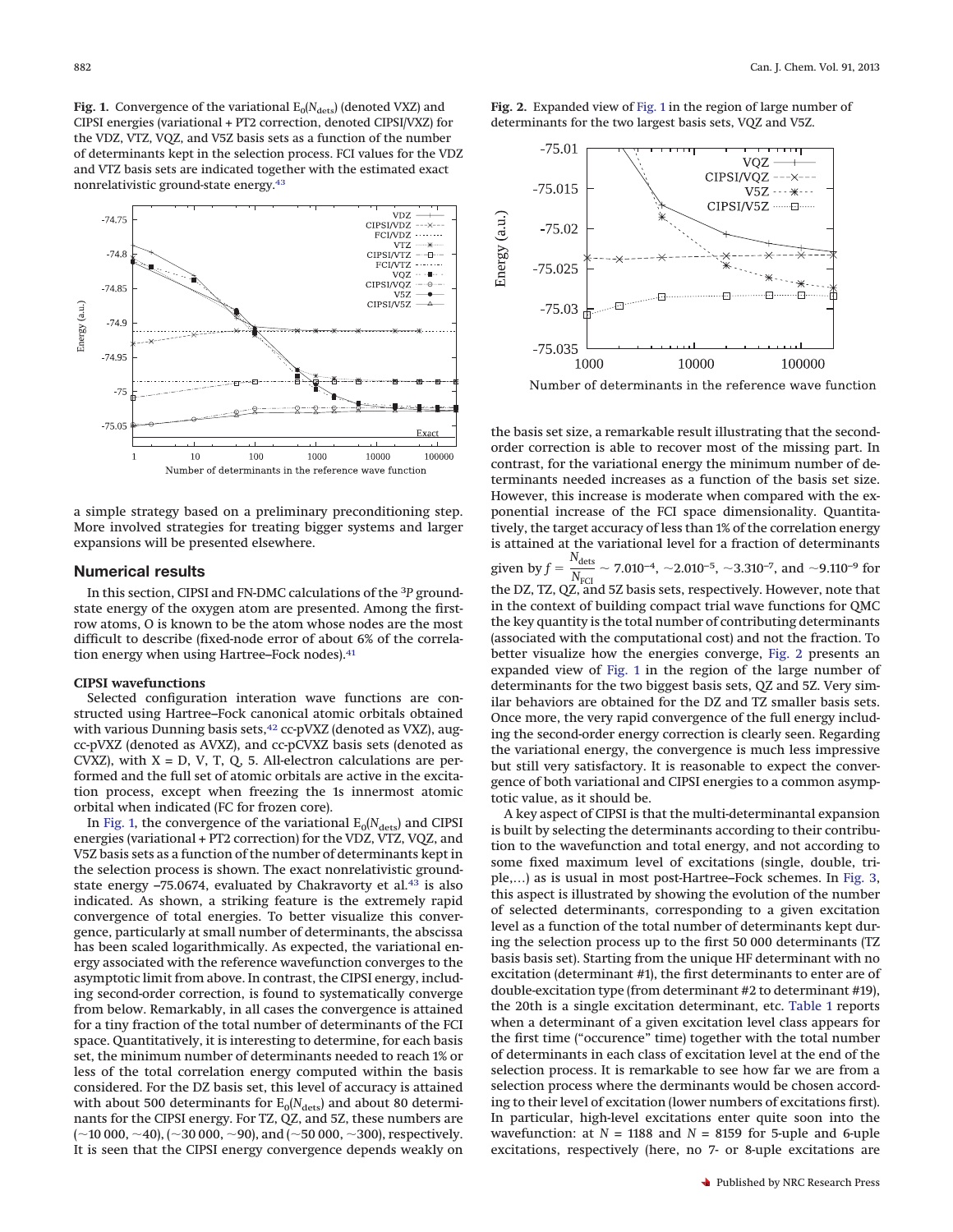<span id="page-4-0"></span>**Fig. 3.** Number of determinants in each excitation class (single, double, triple, quadruple, quintuple, sextuple excitations) with respect to the total number of determinants in the reference wave function.



<span id="page-4-1"></span>**Table 1.** First occurence and total number of determinants of each class of excitation during the selection process up to the first 50 000 determinants (VTZ basis set).

| <b>Excitation class</b> | First occurence | Total number of determinants |
|-------------------------|-----------------|------------------------------|
| None (HF)               |                 | 1                            |
| Single                  | 20              | 34                           |
| Double                  | 2               | 2 2 0 5                      |
| Triple                  | 194             | 16 870                       |
| Quadruple               | 413             | 29 618                       |
| Quintuple               | 1188            | 1184                         |
| Sextuple                | 8 1 5 9         | 88                           |
| Septuple                | 0               | 0                            |
| Octuple                 | 0               | 0                            |
| Total                   |                 | 50 000                       |

observed). Single and double-excitations are found to saturate, while the other types of excitations are still increasing in number. After 50 000 selected determinants, the most numerous determinants are of quadruple- and triple-excitation types.

[Table 2](#page-5-0) collects the set of results obtained with various basis sets and truncation levels (number of determinants kept in the reference wavefunction). The data are presented for the VDZ, AVDZ, VTZ, AVTZ, VQZ, AVQZ, CVQZ, and V5Z basis sets. In the case of the VDZ, VTZ, and VQZ basis set results obtained by freezing the 1s core orbital are also given. When available (VDZ and VTZ basis sets) the full CI (FCI) energy is indicated. We also report the FCI-QMC results of Booth and Alavi<sup>44</sup> for the AVDZ, AVTZ, AVQZ, and AV5Z basis sets. In each case the total number of determinants of the FCI space is given. For each total energy, the percentage of the exact correlation energy is given in brackets. As already seen qualitatively on [Figs. 1](#page-3-0) and [2,](#page-3-1) the convergence of the variational and CIPSI energies to the FCI limit is very statisfactory for all basis sets. For the DZ basis set, the FCI, variational, and CIPSI energies coincide with seven digits in the VDZ-FC and VDZ cases and with about six digits for AVDZ. For the larger basis sets, the differences are always smaller than the milliHartree (chemical accuracy). Finally, it is interesting to note that using a basis set adapted to the core region (CVQZ), an energy value of –75.054 38 has been obtained here, much lower than the best value of Booth and Alavi obtained with the V5Z basis set, namely  $E_0 =$ –75.037 49(6). This latter result illustrates the quantitative importance of the core contribution to the total atomic energy. However, when computing energy differences for molecular

properties, such a purely atomic contribution is expected to cancel almost entirely.

## **QMC calculations using selected configuration interaction wavefunctions**

In [Figs. 4](#page-5-1) and [5,](#page-5-2) the fixed-node DMC ground-state energies for the oxygen atom as a function of the number of determinants kept for the VDZ, VTZ, and VQZ basis sets are presented. [Figure 4](#page-5-1) shows the entire curve using a logarithmic scale for the abscissa, while the region at small number of determinants is presented in [Fig. 5](#page-5-2) with a standard linear scale. As shown, except in one case that shall be discussed below (VQZ at  $N_{\text{dets}} = 50$ ), the fixed-node energy is found to decrease regularly with the number of determinants. Such a result shows that a simple and systematic control of the nodal quality of the trial wavefunction through determinantal selection is possible. Although such a remarkable behavior is not easy to justify mathematically, it is coherent with the fact that the selection process realizes a hierarchical buildup of the main features of the wavefunction and thus of its nodal structure. It is also coherent with the fact that the second-order perturbative correction was able to recover most of the missing part of the FCI energy very rapidly as a function of the number of determinants kept, thus confirming that the most important features enter quickly the reference wavefunction upon selection.

In most QMC works, a prelimary optimization step of the trial wavefunction is performed before running DMC calculations. This is done because the introduction of the various *N*-body terms aiming at better describing the physical properties of the trial wavefunction (Jastrow factor, backflow transformation, geminal functions, etc.) has a strong impact on the initial determinantal part optimized in the absence of such terms. To decrease the fixed-node error, it is thus necessary to re-optimize all parameters of the trial wavefunction including those of the determinantal part (all molecular orbitals and determinantal coefficients). In practice, it can be a particularly tedious task, although much effort has been produced to make it as automatic as possible. The fact that the objective function to be minimized (total energy, energy variance, or a combination of both) is calculated with a statistical noise and that most parameters are nonlinear are the two main difficulties for the optimization. Here, the situation is different since the optimization of the determinantal part is overcome when using perturbatively selected interaction configuration expansions. Eventually, the only optimizable parameters left are those not changing the nodes (typically the Jastrow parameters). Here, we have chosen to compute the FN-DMC energies using the pure CIPSI wave functions without Jastrow term, so that no optimization at all was necessary. Actually, the *deterministic* construction of a reference function through the diagonalization of a truncated Hamiltonian matrix must be considered as an optimization step (minimization of the total energy with respect to the coefficients of the multi-determinantal expansion). However, in sharp contrast with what happens in QMC, such a step is simple and automatic (no noise and linear parameters). This aspect will be particularly interesting when more complex systems will be considered. Finally, a few words of caution are in order. As seen above, in one case (VQZ basis set and small number of determinants, see [Figs. 4](#page-5-1) and [5\)](#page-5-2) the fixed-node energy is found to go up instead of decreasing. This result may indicate that the behavior of the fixed-node error is not so simple. However, it is also possible to interpret it as a transient effect related to the small number of determinants and large basis set regime.

In [Table 3](#page-5-3) the FN-DMC energies obtained using several basis sets and various sizes of the reference wave function are presented. The correlation energy recovered in the FN-DMC calculations varies from 90% to nearly 100%, depending on the nodal structure of the reference wave function. As was the case at the FCI level, to use a basis set adapted to the core region (CVQZ) is quantitatively important when highly accurate total FN-DMC energies are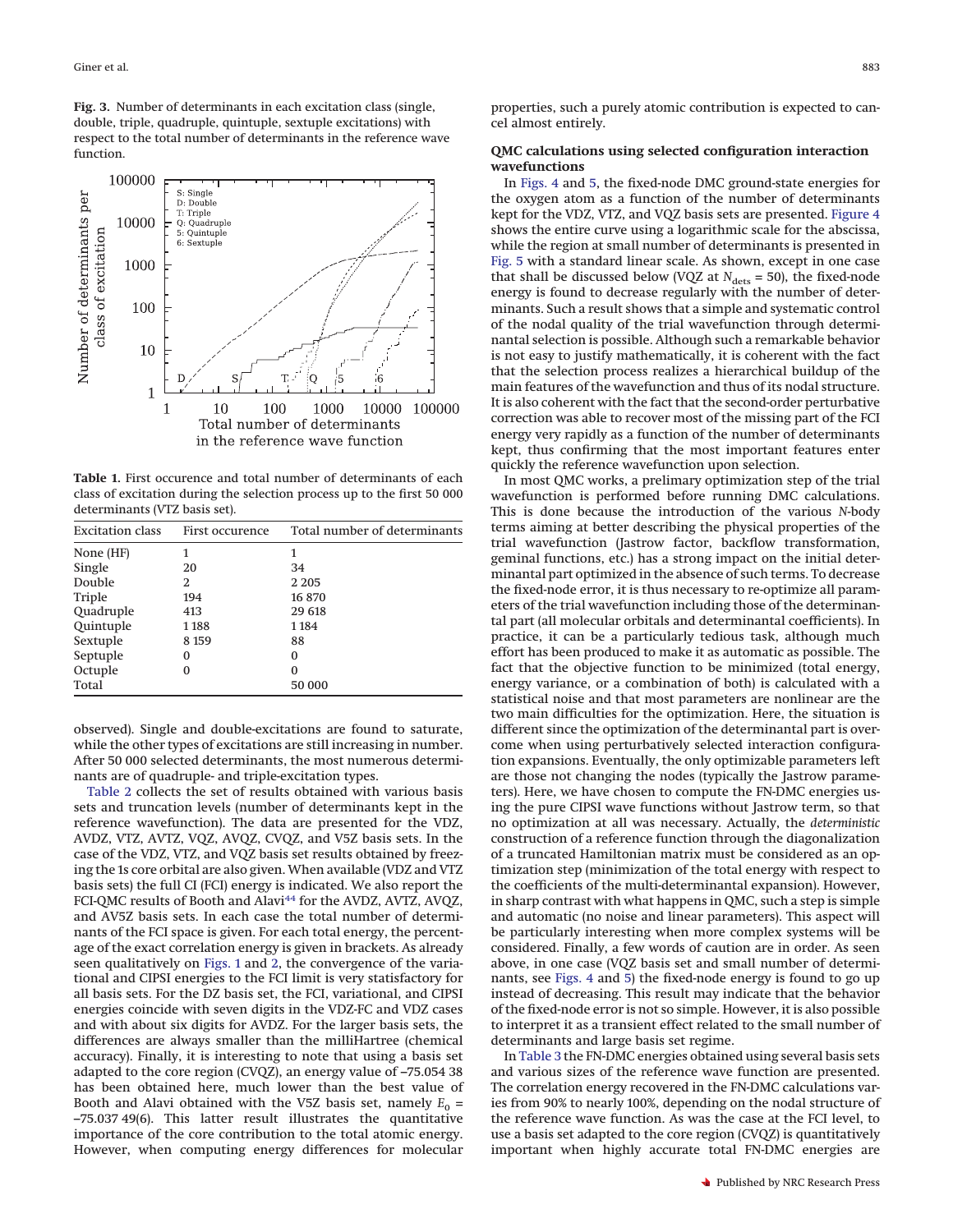<span id="page-5-0"></span>**Table 2.** Variational total energy,  $E_0(N_{\text{dest}})$ , and CIPSI total energy,  $E_0(CIPSI) = E_0(N_{\text{dest}}) + E_{PT2}$ , for the <sup>3</sup>*P* ground-state of the oxygen atom using various basis sets and numbers of determinants in the reference wavefunction. For each energy the percentage of the exact correlation energy recovered is given in brackets. FCI-QMC calculations of Booth and Alavi<sup>44</sup> are given for comparison.

| <b>Basis set</b>      | $N_{\text{dets}}$           | $E_0(FCI)$                | $N_{\text{dets}}$ | $E_0(N_{\text{dets}})$ | $E_{PT2}$             | $E_0$ (CIPSI)       |
|-----------------------|-----------------------------|---------------------------|-------------------|------------------------|-----------------------|---------------------|
| DZ.                   |                             |                           |                   |                        |                       |                     |
| VDZ F $C^b$           | $\sim$ 5.6×10 <sup>4</sup>  | $-74.910$ 15[39.1%]       | 50 000            | $-74.910$ 15[39.1%]    | 0.0                   | $-74.910$ 15[39.1%] |
| VDZ                   | $\sim$ 7.3×10 <sup>5</sup>  | $-74.91175[39.7%]$        | 50 000            | $-74.91175[39.7%]$     | $-3.5 \times 10^{-9}$ | $-74.91175[39.7%]$  |
| AVDZ                  | $~10^{7}$                   | $-74.92772(2)^{a}[45.9%]$ | 50 000            | $-74.92767[45.9%]$     | $-9.9 \times 10^{-6}$ | $-74.92768[45.9%]$  |
| TZ                    |                             |                           |                   |                        |                       |                     |
| VTZ FC $^b$           | $\sim$ 9.6×10 <sup>6</sup>  | $-74.9742463.9%$          | 50 000            | $-74.9741563.9%$       | $-1.5 \times 10^{-5}$ | $-74.974$ 17[63.9%] |
| VTZ                   | $\sim$ 5.8×10 <sup>8</sup>  | $-74.9852868.2%$          | 100 000           | $-74.9851968.1%$       | $-9.0 \times 10^{-5}$ | $-74.98528[68.2%]$  |
| AVTZ                  | $\sim$ 2.1×10 <sup>10</sup> | $-74.99077(4)^{a}[70.3%]$ | 100 000           | $-74.99013[70.1%]$     | $-2.9 \times 10^{-4}$ | $-74.99041[70.2%]$  |
| QZ                    |                             |                           |                   |                        |                       |                     |
| $VQZ$ FC <sup>b</sup> | $~1.5 \times 10^8$          |                           | 50 000            | $-74.99315[71.2%]$     | $-4.3 \times 10^{-4}$ | $-74.9935771.4%$    |
| VOZ                   | ${\sim}9.1{\times}10^{10}$  |                           | 100 000           | $-75.02269[82.7%]$     | $-3.2 \times 10^{-4}$ | $-75.02300[82.8%]$  |
| AVQZ                  | ${\sim}2.0{\times}10^{12}$  | $-75.02534(4)^{a}[83.7%]$ | 200 000           | $-75.02269[82.7%]$     | $-2.1x^{-3}$          | $-75.02476[83.5%]$  |
| CVQZ                  | ${\sim}2.7{\times}10^{12}$  |                           | 250 000           | $-75.0516793.9%$       | $-2.7 \times 10^{-3}$ | $-75.05438[95.0%]$  |
| 5Ζ                    |                             |                           |                   |                        |                       |                     |
| V5Z                   | ${\sim}5.6{\times}10^{12}$  |                           | 200 000           | $-75.02740[84.5%]$     | $-9.9 \times 10^{-4}$ | $-75.02839[84.9%]$  |
| AV5Z                  | $\sim$ 8.5×10 <sup>13</sup> | $-75.03749(6)^{a}[88.4%]$ |                   |                        |                       |                     |
|                       |                             |                           |                   |                        |                       |                     |

*a*Values from Ref. [44.](#page-6-38)

*b*FC refers to a (1s<sup>2</sup>) frozen-core.

<span id="page-5-1"></span>**Fig. 4.** Fixed-node DMC ground-state energies for the oxygen atom as a function of the number of determinants kept for the VDZ, VTZ, and VQZ basis sets. A logarithmic scale for the abscissa is used.



Number of determinants in the reference wave function

<span id="page-5-2"></span>**Fig. 5.** Fixed-node DMC ground-state energies in the small number of determinants region.



Number of determinants in the reference wave function

<span id="page-5-3"></span>**Table 3.** FN-DMC energies and percentages of the correlation energy recovered for the <sup>3</sup>*P* ground-state of the oxygen atom using various basis sets and truncation levels for the reference wavefunction. Comparison with accurate values available in the literature.

| Basis set             | $N_{\rm{dets}}$ | $E_0$ (FN-DMC) | Correlation<br>energy (%) |
|-----------------------|-----------------|----------------|---------------------------|
| cc-pVDZ               | $1$ (HF)        | $-75.0418(5)$  | 90.1(2)                   |
| cc-pVDZ               | 5 0 0 0         | $-75.0519(4)$  | 94.0(2)                   |
| cc-pVTZ               | $1$ (HF)        | $-75.0457(4)$  | 91.6(2)                   |
| cc-pVTZ               | 2000            | $-75.0595(4)$  | 96.9(2)                   |
| cc-pVQZ               | 20 000          | $-75.0642(2)$  | 98.8(1)                   |
| cc-pCVQZ              | 100 000         | $-75.0658(1)$  | 99.4(1)                   |
| Other works           |                 |                |                           |
| FCIQMC <sup>a</sup>   |                 | $-75.03749(6)$ | 88.40(2)                  |
| $FN-DMC^b$            |                 | $-75.0654(1)$  | 99.2(1)                   |
| r12-MR-ACPF $^c$      |                 | $-75.066960$   | 99.83                     |
| Exact NR <sup>d</sup> |                 | $-75.0674$     | 100.0                     |
| ${}^a$ Ref. 44.       |                 |                |                           |

*b*Ref. [20.](#page-6-19)

*c* Ref. [45.](#page-6-39)

*d*Ref. [43.](#page-6-37)

searched for. This result illustrates the fact that the nodes in the nucleus region play a significant role. Our best total energy is obtained with the CVQZ basis set and 200 000 determinants. The value obtained is –75.065 8 ± 0.0001 recovering 99.4 ± 0.1% of the correlation energy. To the best of our knowledge it is the best FN-DMC value reported so far for the oxygen atom. Note that it is slighter lower than the value of –75.065 4 ± 0.0001 obtained very recently by Seth et al[.20](#page-6-19) with a fully optimized multideterminant Jastrow backflow trial wave function. For comparison, [Table 3](#page-5-3) reports also some of the most accurate energies obtained for this atom by different methods. At the FCI level, the best result we know is that of Booth and Alavi[.44](#page-6-38) At the FN-DMC level, it is that of Seth et al. just mentioned. Finally, to the best of our knowledge the best energy reported up now is the value obtained by Gdanitz using the r12-MR-ACPF method[.45](#page-6-39)

### **Summary**

In this work we have proposed to use trial wave functions for QMC based on selected configuration interaction (CI) expansions. The expansion is built iteratively by selecting at each step the most important determinants through a perturbative criterion. In